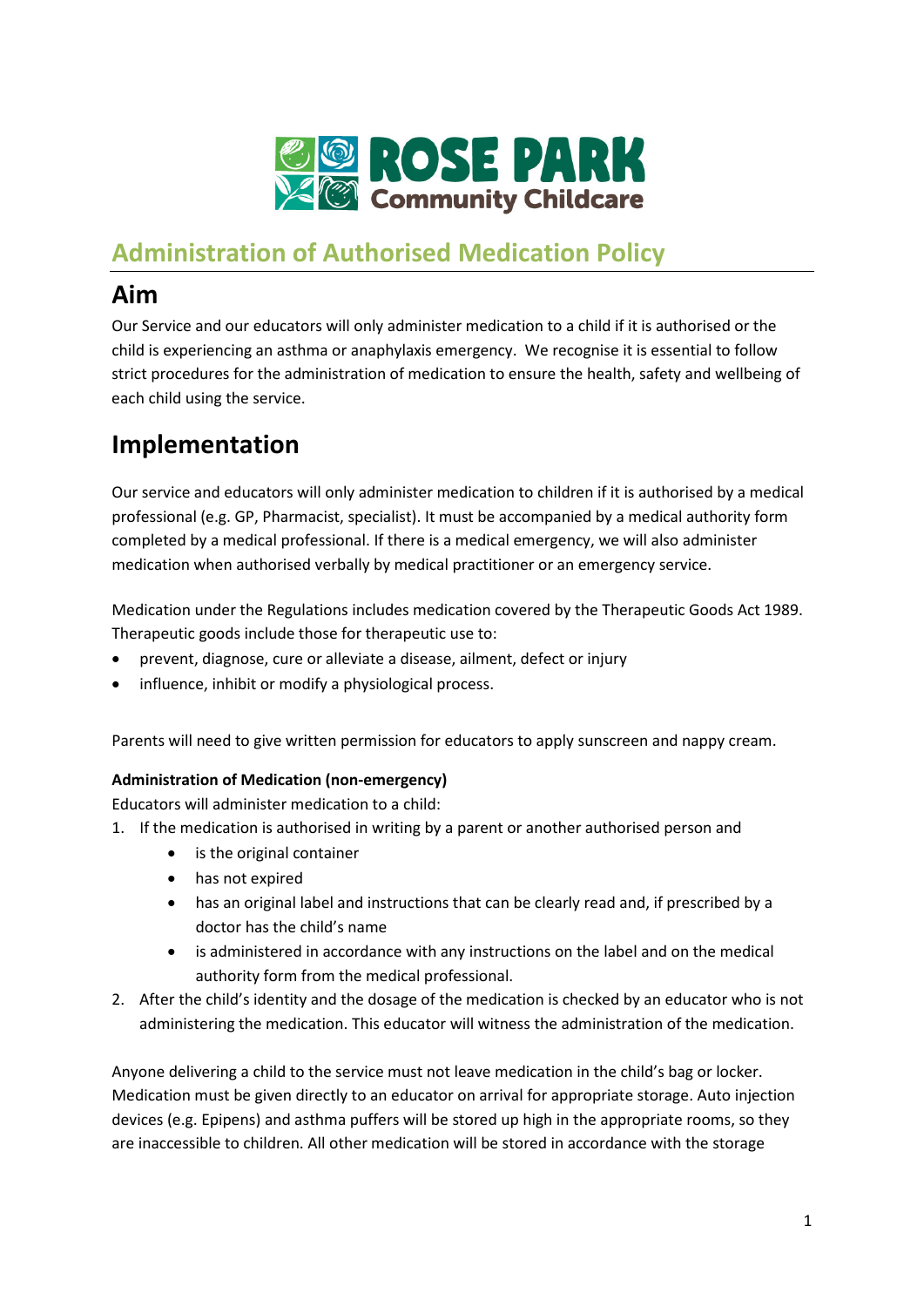instructions on the medication in a labelled container in a cabinet or fridge. Non-refrigerated medication will be kept away from direct sources of heat.

### **Administration of Medication in emergencies other than anaphylaxis or asthma emergencies**

- 1. Educators will administer medication to a child in an emergency:
	- if a parent or another authorised person verbally authorises the administration of the medication or
	- they receive verbal authorisation from a registered medical practitioner or emergency service if the parent or authorised person cannot be contacted.
- 2. The child will be positively reassured, calmed and removed to a quiet area under the direct supervision of a suitably experienced and trained educator.
- 3. The Nominated Supervisor will contact the child's parent, and provide written notice to the parent, as soon as possible.
- **4.** The Nominated Supervisor will ensure the service completes an Incident/Illness record.

Educators will not administer medication if parents provide verbal authorisation in circumstances that are not emergencies. If educators are unsure whether they should be administering a medication in an emergency, after receiving verbal authorisation from a parent or responsible person, educators will obtain authorisation from a registered medical practitioner or emergency service.

#### **Administration of Medication during Anaphylaxis or Asthma Emergencies**

- 1. Educators may administer medication to a child in an anaphylaxis or asthma emergency without authorisation.
- 2. The child will be positively reassured, calmed and left where they are under the direct supervision of a suitably experienced and trained educator. (Children should not be moved).
- 3. The Nominated Supervisor will contact the child's parent and the emergency services as soon as possible.
- 4. The Nominated Supervisor will advise the child's parent in writing as soon as possible.
- **5.** The Nominated Supervisor will ensure the service completes an Incident/Illness Record.

#### **Medication Record**

Educators will complete a Medication Record with the name of the child which:

- contains the authorisation to administer medication form, the name of the medication, the dose to be administered and how it will be administered, the time and date it was last administered, and the time and date or circumstances when it should be administered next.
- if medication is administered to a child (including during an emergency), details the dosage that is administered and how it is administered, the time and date it is administered, the name and signature of the person that administered it, and the name and signature of the person that checked the child's identity and dosage before it was administered and witnessed the administration.

#### **Chronic/Long term illness/conditions**

• where medication for treatment of long term or chronic conditions such as asthma, diabetes epilepsy or known severe allergic reaction (anaphylaxis) is required, the service will require